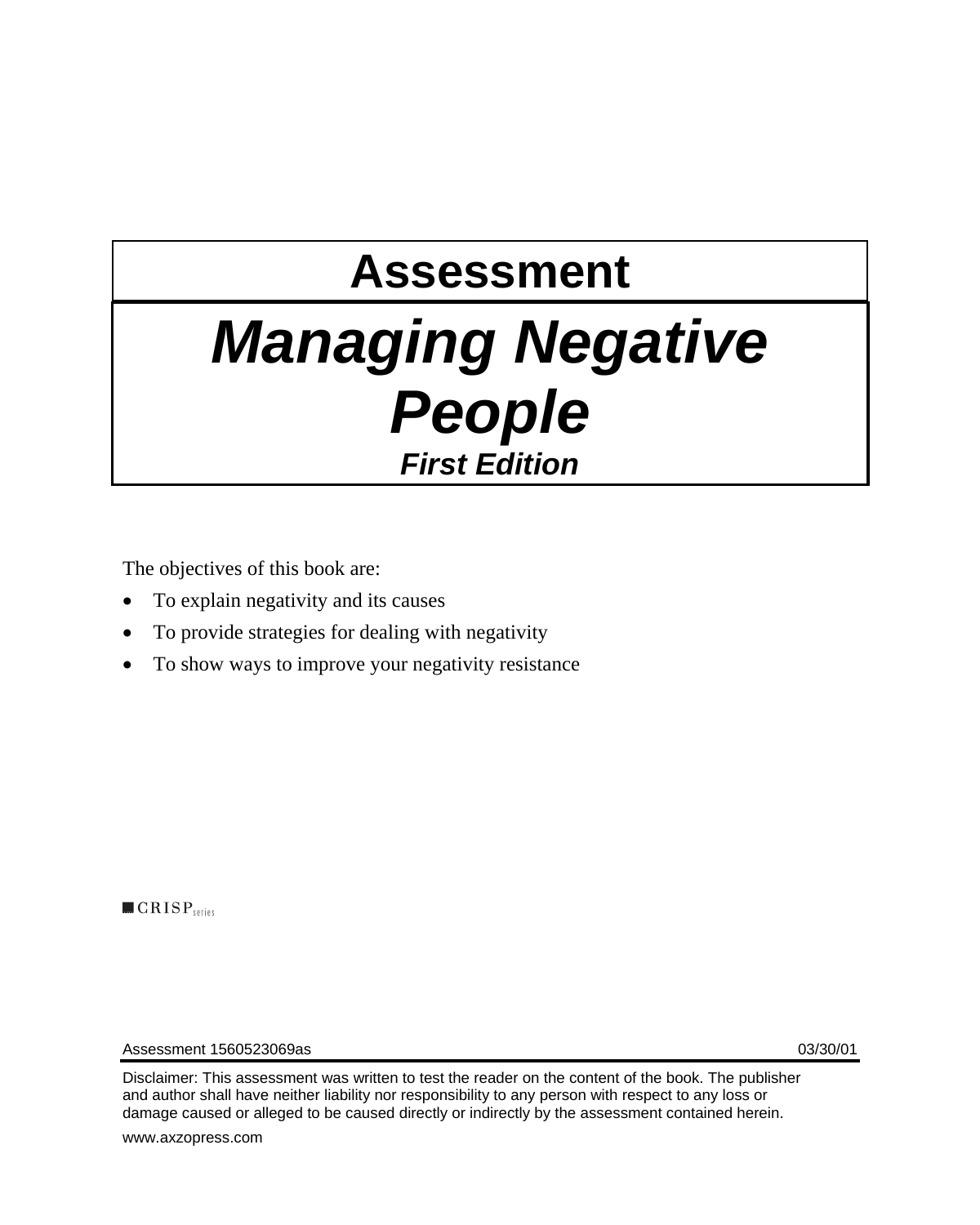### **Assessment Questions for**  *Managing Negative People, First Edition*

#### *Select the best response.*

- 1. Negative patterns in people:
	- A. Can become habitual behavior
	- B. Are often traced to family environments
	- C. Both of the above
- 2. Needs, values, and self-esteem are among the primary causes of negativity.
	- A. True
	- B. False
- 3. People with high negativity from within generally have:
	- A. Surprisingly little negativity from others
	- B. High negativity from others
- 4. People with low negativity are likely to be operating at:
	- A. The survival level of needs
	- B. The growth level of needs
- 5. A person who sacrifices sleeping to finish a project has:
	- A. Values that are stronger than needs
	- B. Needs that are stronger than values
- 6. A technique for dealing with a negator is to:
	- A. Avoid defensiveness
	- B. Stay calm
	- C. Not place blame
	- D. All of the above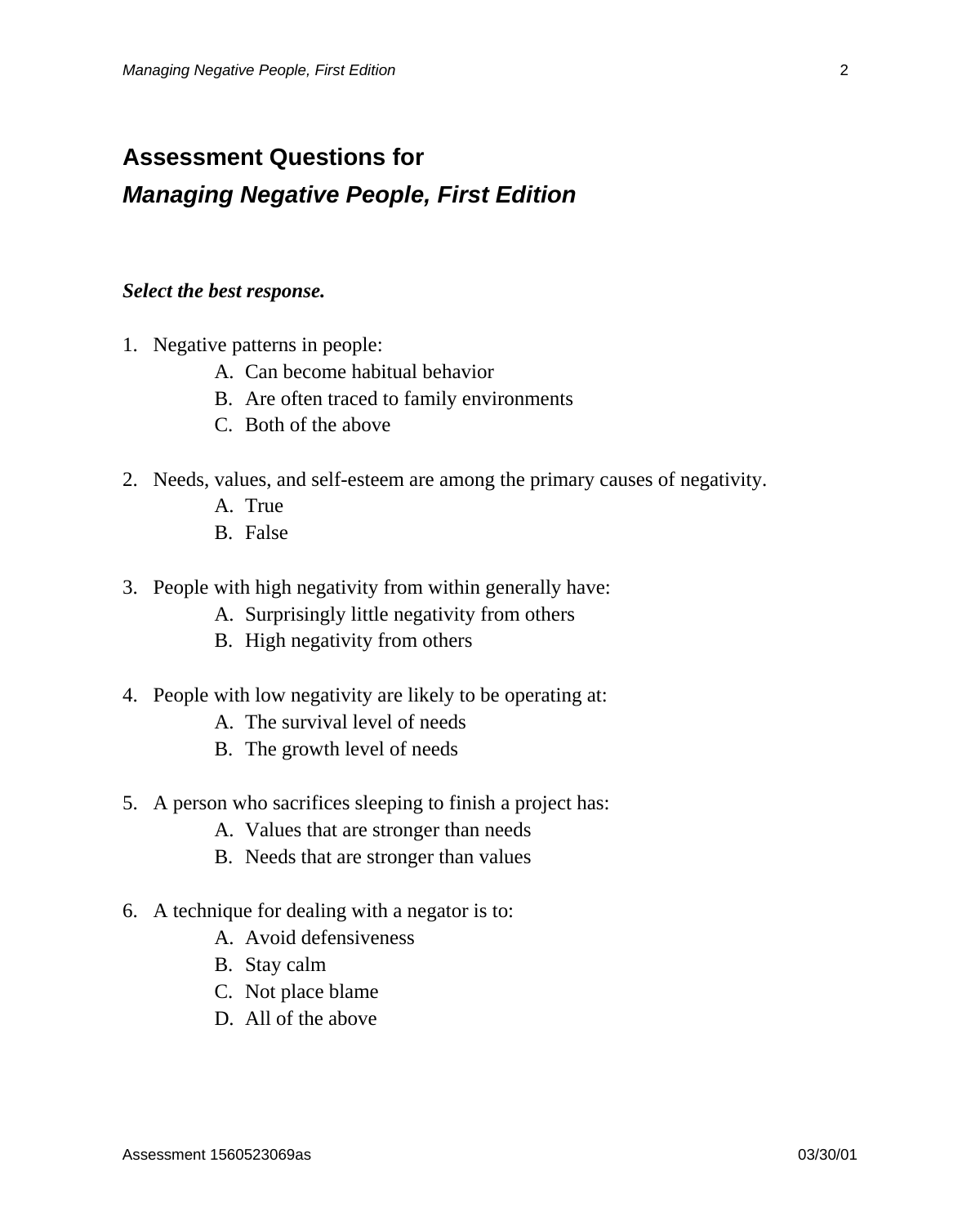- 7. If the negator is truly irrational, you should:
	- A. Give in
	- B. Exhibit anger yourself
	- C. Temporarily leave the situation
- 8. If a negator says, "That idea is crazy," a good response is;
	- A. "Do you think so?"
	- B. "I don't think it is."
	- C. "It's crazy, but it's inspired."
	- D. "You're probably right."
- 9. Someone who seeks security may sometimes have negative expressions that are:
	- A. Cynical
	- B. Passive-resistant
	- C. Demanding
- 10. If a negator says, "We need to initiate this plan immediately to affect this month's sales figures," the style is primarily:
	- A. Stable
	- B. Thorough
	- C. Emotional
	- D. That of a pusher
- 11. The three activities that cause beta-endorphins to be released are:
	- A. Combat, sleep, and eating
	- B. Reading, arguing, and relaxation
	- C. Exercise, laughing, and nurturance
- 12. To deal with a precise person, be:
	- A. Brief
	- B. Friendly and supportive
	- C. Logical and accurate
	- D. Prepared for change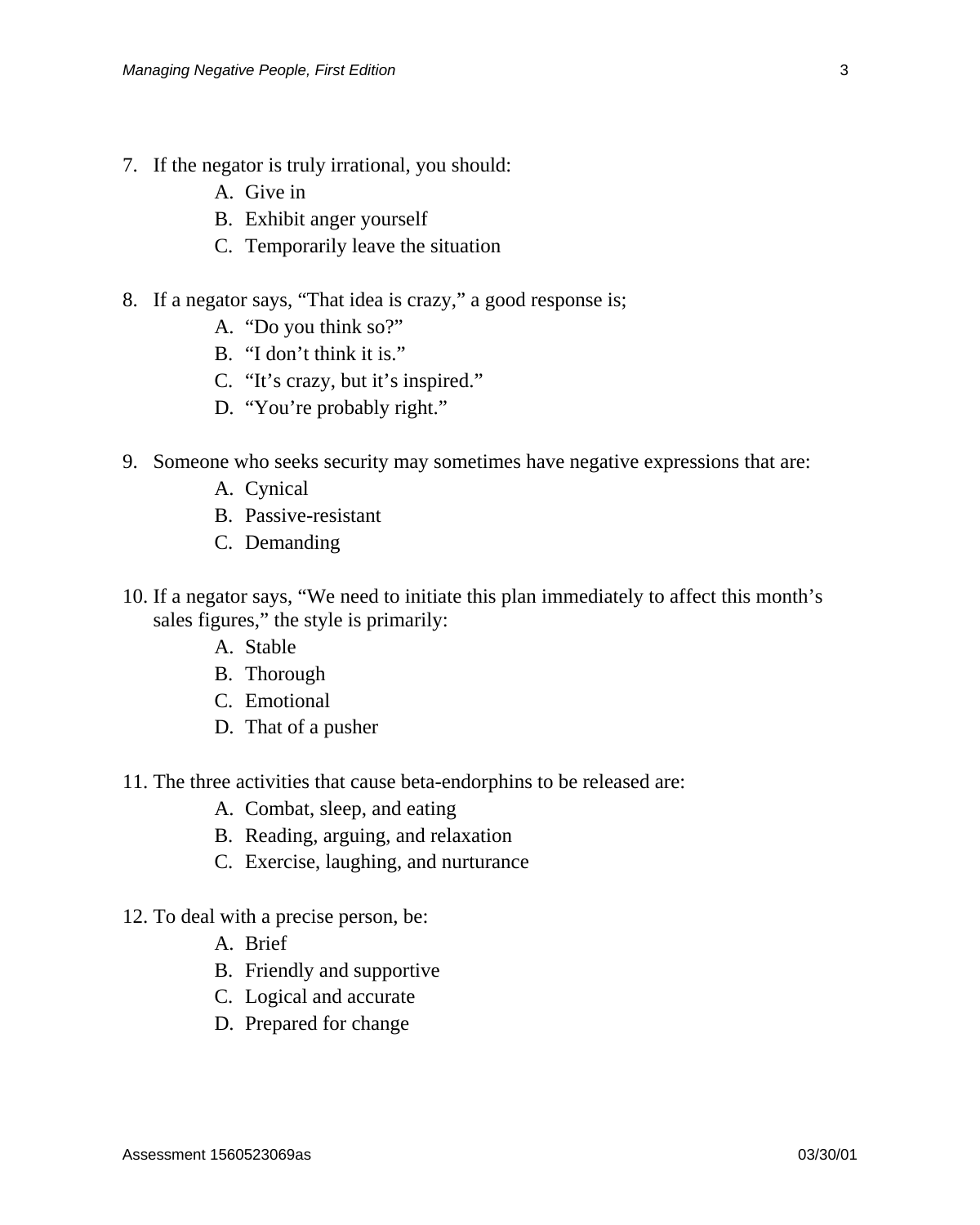- 13. The better negators feel about themselves, the more likely they will be to accept a challenge.
	- A. True
	- B. False
- 14. To influence negators, find ways to use their:
	- A. Imaginations
	- B. Natural styles
	- C. Negative beliefs
	- D. Anger

15. A problem is best presented in measurable terms.

- A. True
- B. False
- 16. To avoid premature assumptions about the solution to a problem:
	- A. Request an opinion
	- B. Ask to be given time to think about it
	- C. Ask "Why?"
- 17. A good solution must be:
	- A. Likely to succeed
	- B. Able to be implemented
	- C. Capable of being evaluated
	- D. All of the above
- 18. Positive thinking requires recognizing negative messages from yourself or others, and replacing them with positive ones.
	- A. True
	- B. False
- 19. The reaction to any event:
	- A. Is caused by the event
	- B. Can be controlled by your internal messages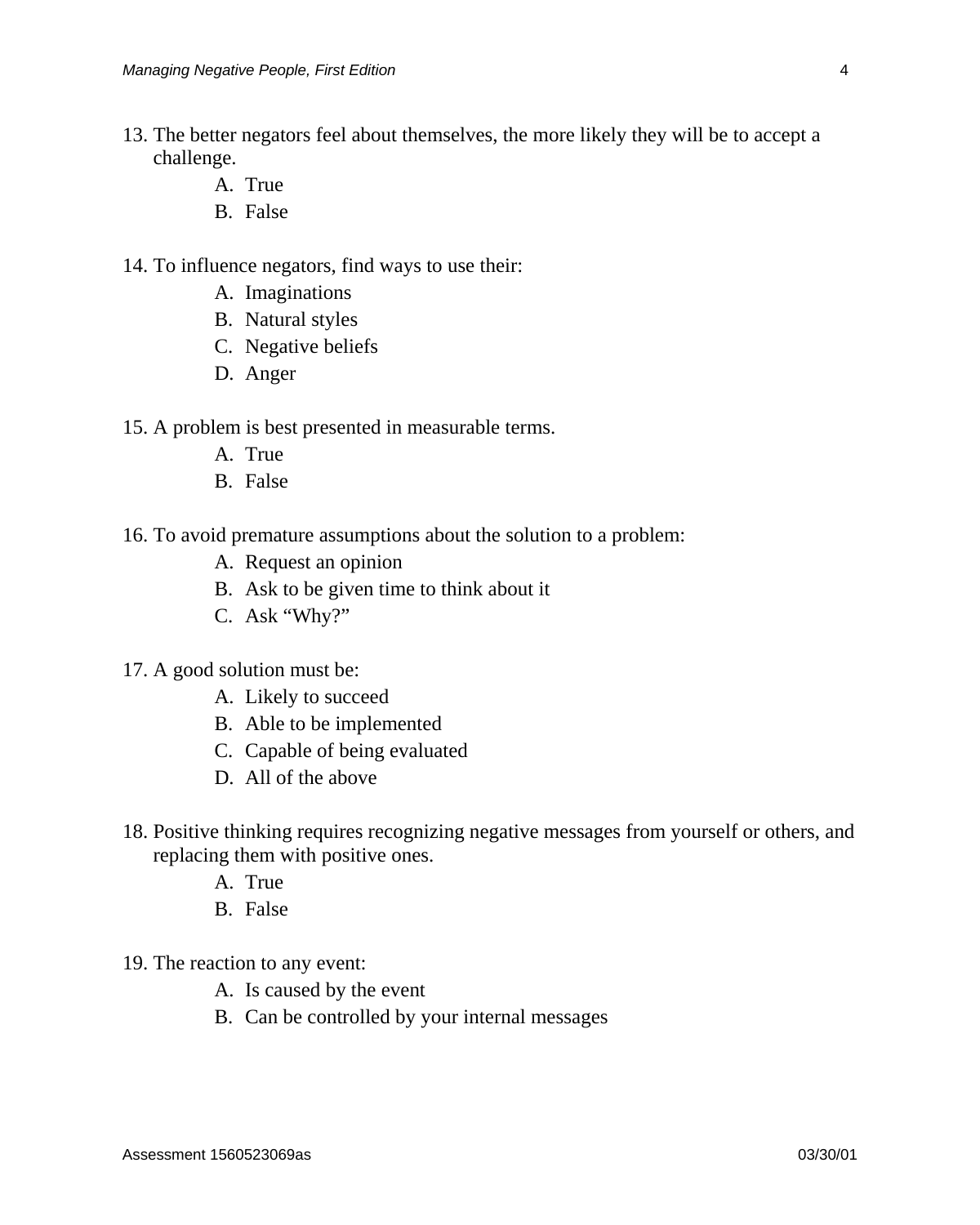- 20. You should first care for:
	- A. The needs of others
	- B. Your own needs
- 21. Research shows that a pleasant event:
	- A. Does not affect the immune system
	- B. Makes the immune system stronger
- 22. A healthy diet:
	- A. Avoids fats and simple sugars
	- B. Balances carbohydrates, protein, fruits, and vegetables
	- C. Is moderate
	- D. All of the above
- 23. The longer you reduce your normal sleep pattern, the lower your resistance to illness.
	- A. True
	- B. False

24. To increase relaxation, it is a good idea to:

- A. Schedule "positivity" building activities
- B. Avoid scheduled activities
- C. Stop using an appointment book
- 25. Stress management requires allowing pleasant relaxation to balance work activities.
	- A. True
	- B. False